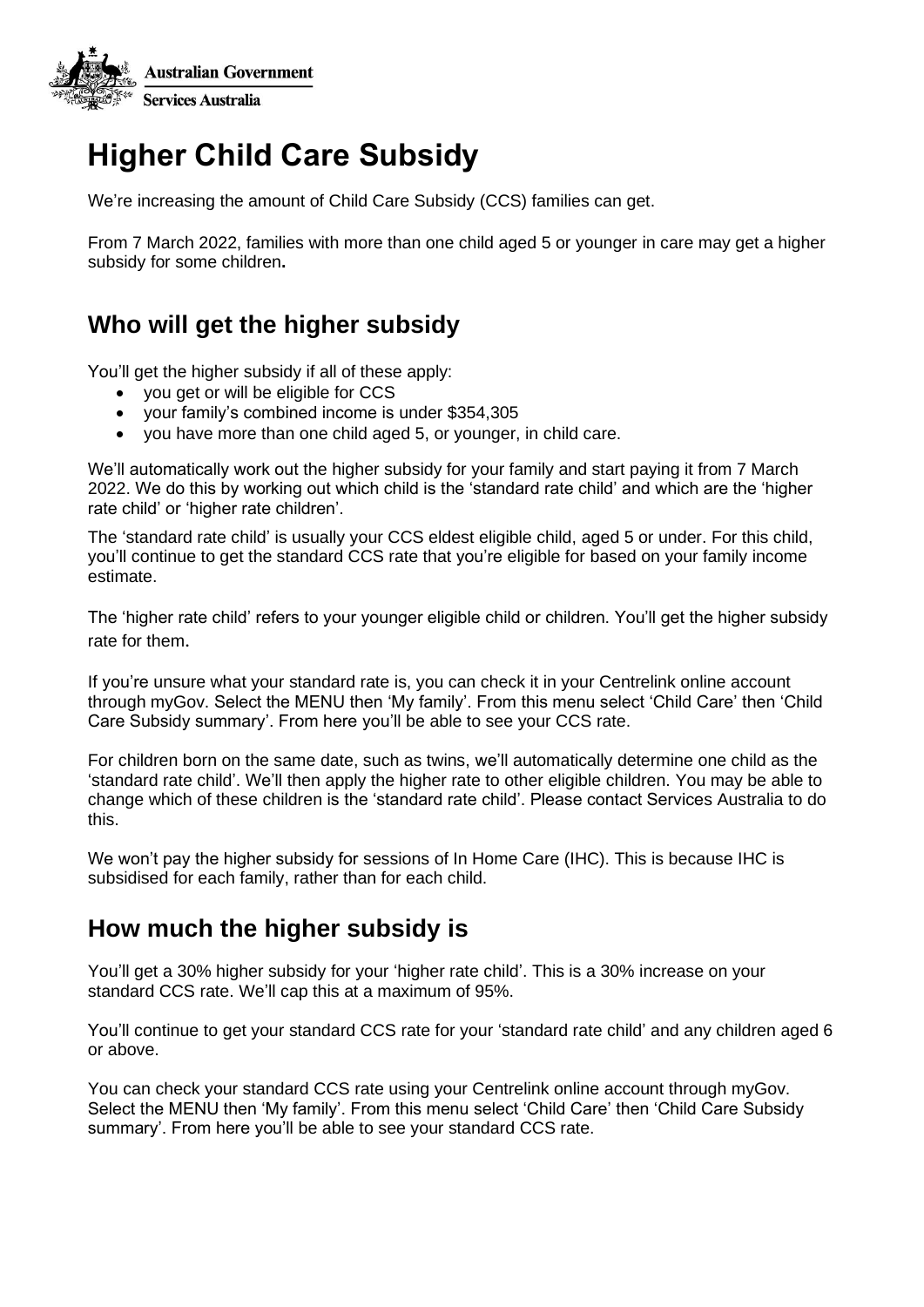The table below shows the standard CCS rates, which are a percentage, based on family income for 2021–22.

| Your family income                       | <b>Standard CCS percentage</b>                                                                         |
|------------------------------------------|--------------------------------------------------------------------------------------------------------|
| \$0 to \$70,015                          | 85%                                                                                                    |
| More than \$70,015 to below<br>\$175,015 | Between 85% and 50%<br>The percentage goes down by 1% for every \$3,000 of income<br>your family earns |
| \$175,015 to below \$254,305             | 50%                                                                                                    |
| \$254,305 to below \$344,305             | Between 50% and 20%<br>The percentage goes down by 1% for every \$3,000 of income<br>your family earns |
| \$344,305 to below \$354,305             | 20%                                                                                                    |
| \$354,305 or more                        | 0%                                                                                                     |

### **When you'll get the higher subsidy**

We'll automatically work out the higher subsidy for your family and start paying it from 7 March 2022.

#### **Combined families and higher child care subsidy**

Combined families are families where each parent or carer gets CCS for different children in their family.

The timeframe is slightly different for combined families. If you're in a combined family, we'll start paying the higher subsidy automatically from July 2022. We'll back pay any higher subsidy you were eligible for between 7 March and July 2022. You'll continue to get your standard CCS rate during this time.

If you want to get the higher subsidy straight away, you can choose one parent or carer to claim CCS for all children in your family. This person must:

- make a new CCS claim as soon as possible to get the higher subsidy we can only backdate claims up to 28 days
- contact the child care service and create a new enrolment for the relevant child or children.

A small number of combined families may get the higher subsidy in March 2022. This will happen if you're eligible for higher CCS in your own right. For example, if you are eligible for CCS for 2 children aged 5 or under and the other parent or carer has claimed for other children in the family.

We'll still assess your combined family as a whole from July 2022. When we do this, we'll pay the higher subsidy for any other eligible children who've been claimed for by the other parent or carer.

### **What you need to do**

You don't need to do anything to get the higher subsidy.

We'll automatically work out if you're eligible. If you are, we'll apply the higher subsidy to any eligible children in your family and start paying it to your child care service to reduce your fees.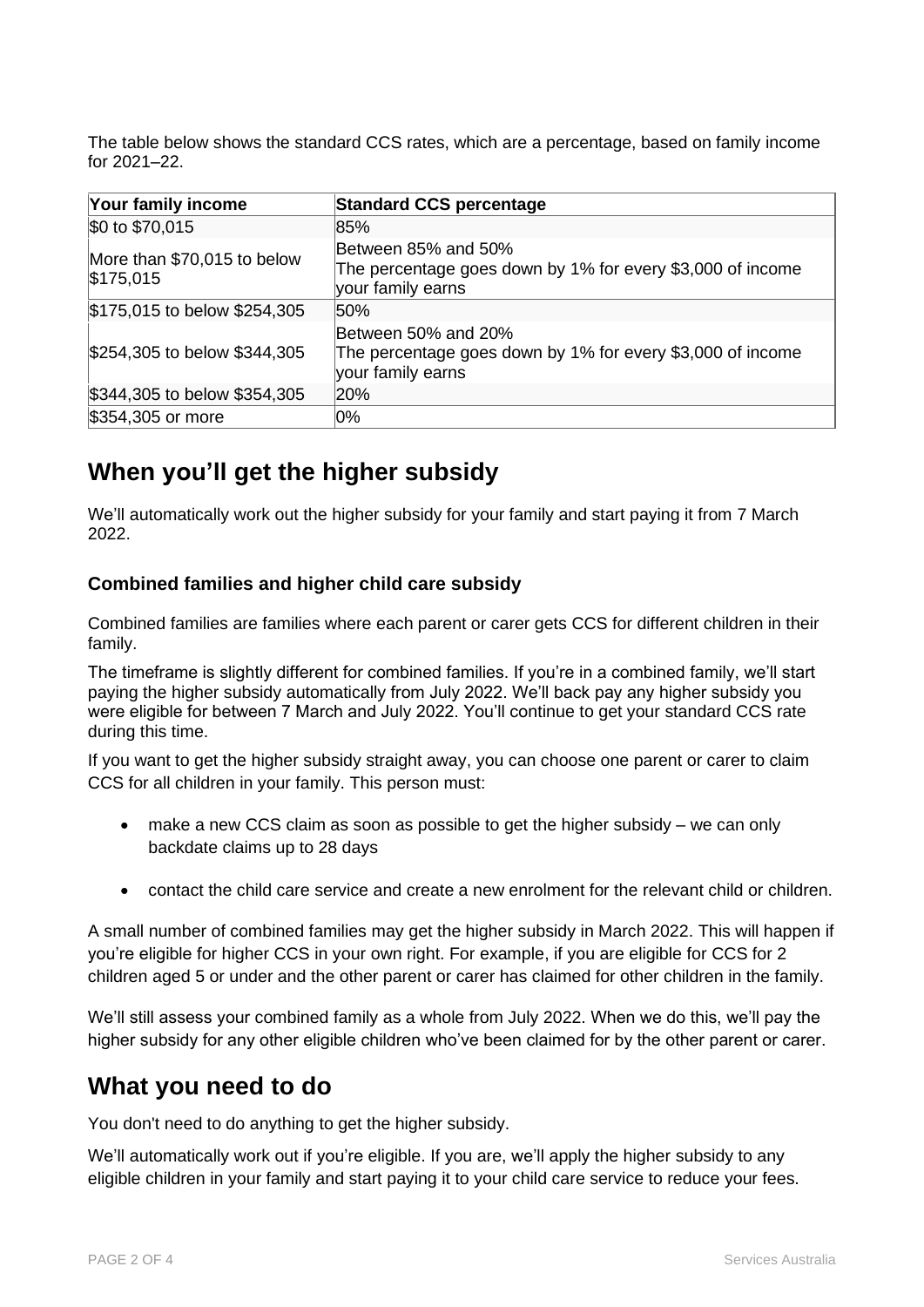You may want to consider if this impacts your work or study hours for the year ahead. Speak to your child care service now if you think this will impact the number of days you need to send your child to care in 2022.

In early March 2022 we'll send you a letter with the new CCS rate for each of your children. You can view your letters in your myGov Inbox or through your Express Plus Centrelink mobile app.

### **Where to find more information**

For more information about Higher Child Care Subsidy go to [www.servicesaustralia.gov.au/higherccs](http://www.servicesaustralia.gov.au/higherccs)

You can also ask us questions on **Family Update on Facebook** 

To keep up with the latest news from us, subscribe to 'News for when you're raising kids' at [www.servicesaustralia.gov.au/news](http://www.servicesaustralia.gov.au/news)